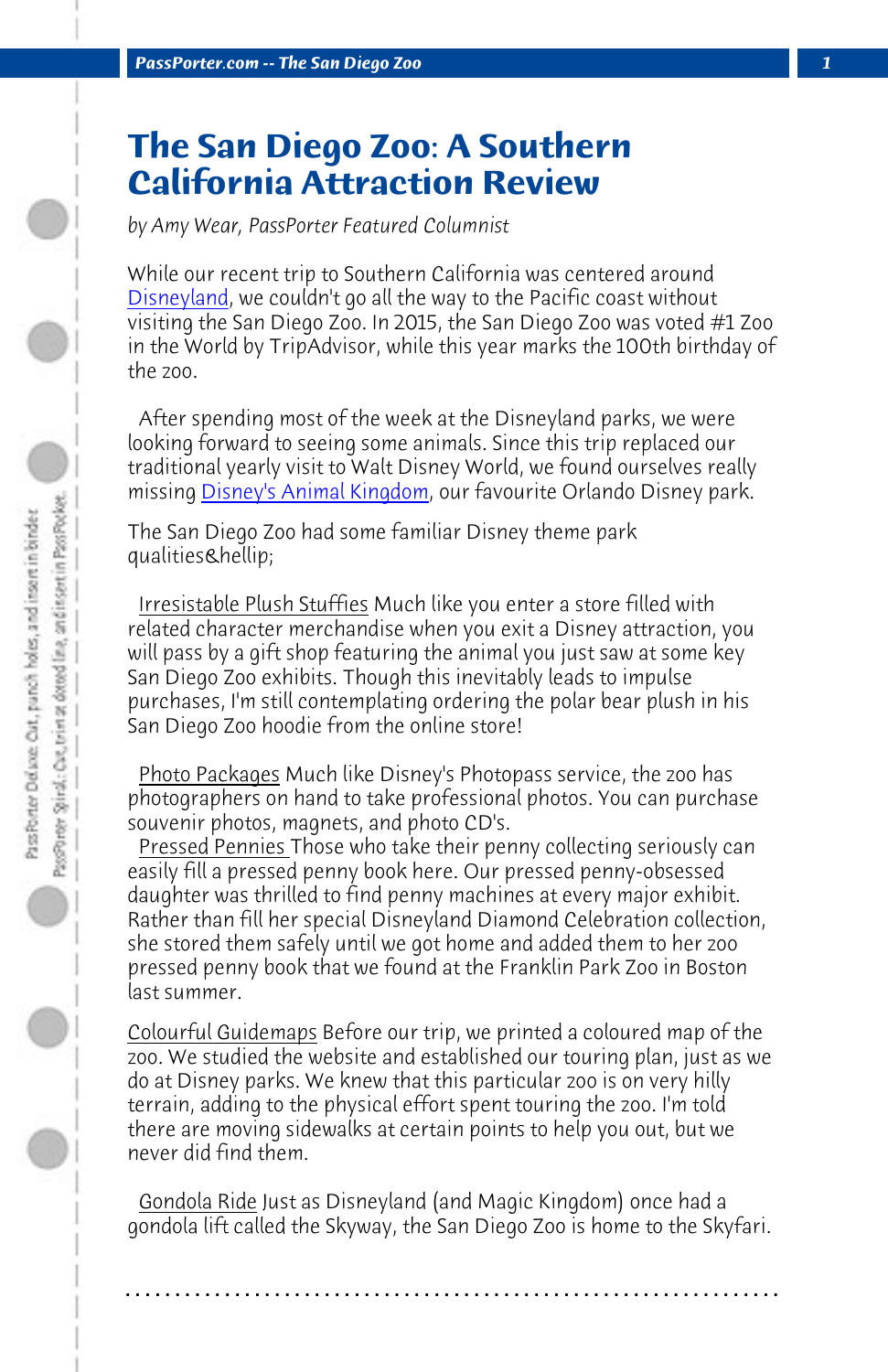The Skyfari is a fun way to start your zoo visit, but surprisingly doesn't offer great views of any of the animal exhibits. Instead, this ride gives you a unique view of San Diego.

 Since the gondola ride was included with admission, we took the path of least resistance and rode to the top of the zoo, making our way across and down the hilly terrain throughout the day. This is also the most convenient way to get to the Polar Bear Plunge exhibit as a starting point

 Hands-on Learning As with most top-notch zoos, the animal exhibits are set up to promote learning and awareness of conservation efforts. Each exhibit is beautifully laid out with educational displays. This is a great way for kids (and adults) to learn animal facts in a meaningful way. With our own kids, it also sparks more interest in reading books and watching shows about animals at home.

 Headliner Attractions A short walk from the polar bears, the headliner attraction at the San Diego Zoo is the Panda Trek. The giant pandas are so popular that you must stand in line and wait your turn to enter the viewing area. I caught myself gasping at first glance of the pandas. I was quickly fighting back happy tears from the thrill of coming within a few feet of these endangered animals.

 A staff member commentates in the Panda Trek at all times, talking in a quiet voice with her microphone. We learned that the pandas are on loan from China and even the offspring born in the United States still belong to China.

 While guests are given ample opportunity to take photographs, you are asked to continue moving down the line and make way for other guests. Those wishing to stay longer are invited to stand in the back row, but not to linger too long.

 Since we wanted to savor this experience, we took a lunch break nearby and then revisited the Panda Trek. On our second round, the bears were more active, giving us the opportunity to take more magical photographs.

 Guided Tours Guided bus tours are also included with admission. Before boarding the bus, you watch a short video about the San Diego Zoo's global efforts. We were impressed to learn that the zoo is 100% non-profit. All profits, including merchandise and concessions, go towards maintaining the zoo and funding over 140 conservation projects around the world that are overseen by the San Diego Zoo.

**. . . . . . . . . . . . . . . . . . . . . . . . . . . . . . . . . . . . . . . . . . . . . . . . . . . . . . . . . . . . . . . . . .**